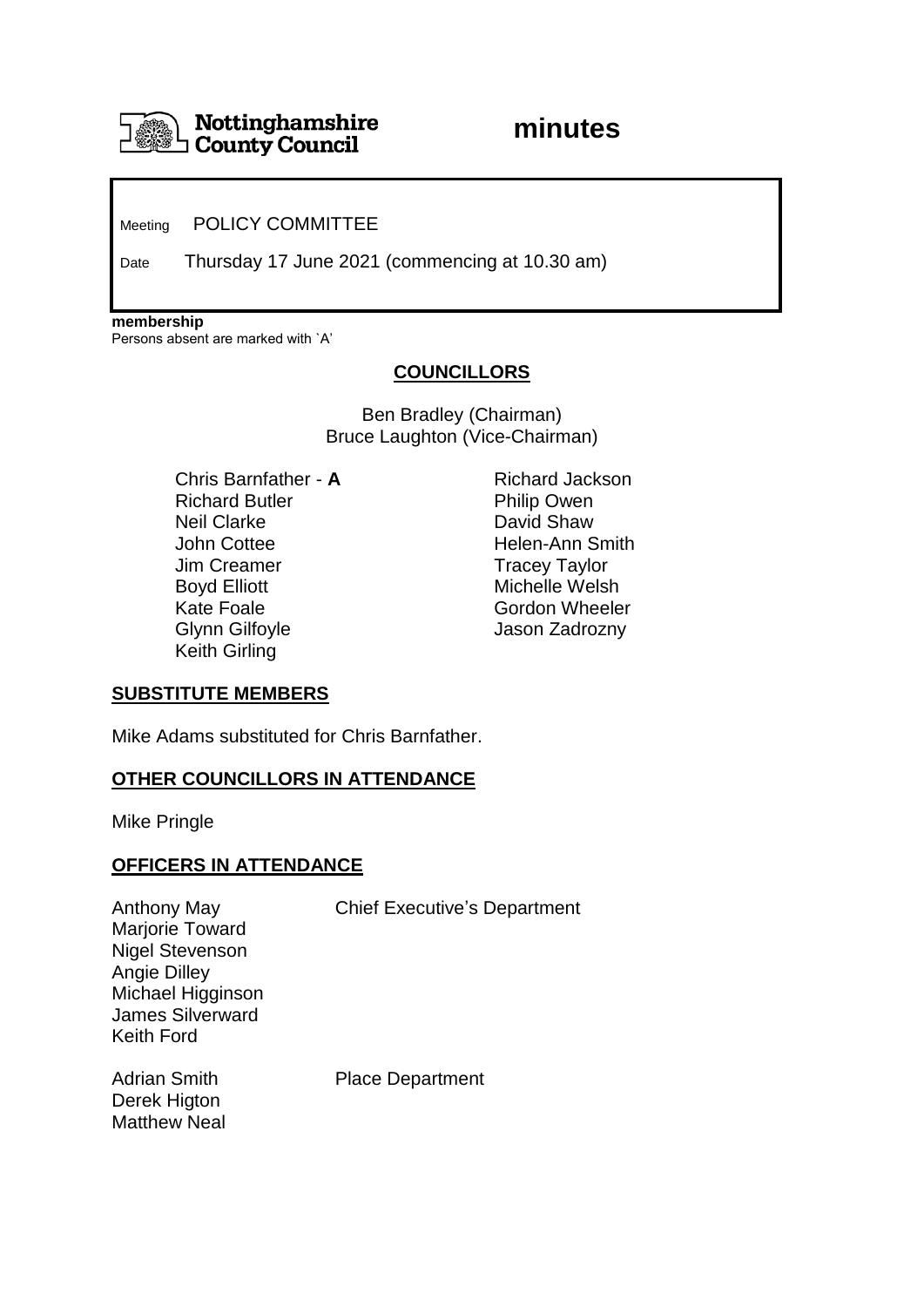# **1 APOLOGIES FOR ABSENCE**

Councillor Chris Barnfather gave apologies (other reasons) – Councillor Mike Adams attended as his substitute.

# **2 DECLARATIONS OF INTERESTS BY MEMBERS AND OFFICERS.**

No interests were declared.

## **3 CHAIRMAN AND VICE-CHAIRMAN**

## **RESOLVED: 2021/037**

That the appointment by Full Council on 27 May 2021 of Councillor Ben Bradley MP and Councillor Bruce Laughton as Chairman and Vice-Chairman respectively of Policy Committee be noted.

# **4 TERMS OF REFERENCE AND MEMBERSHIP**

## **RESOLVED: 2021/038**

That the Committee's membership and terms of reference be noted.

## **5 MINUTES**

The Minutes of the last meeting of Policy Committee held on 21 April 2021, having been previously circulated, were confirmed and signed by the Chairman.

## **6 MINUTES**

The Minutes of the final meeting of Improvement and Change Sub-Committee held on 22 March 2021, having been previously circulated, were confirmed and signed by the Chairman.

## **7 THE COUNCIL PLAN AND RESIDENT AND STAKEHOLDER ENGAGEMENT**

## **RESOLVED: 2021/039**

That an engagement exercise be undertaken with residents and stakeholders on the long-term vision and immediate recovery priorities for Nottinghamshire to inform the development of the Council Plan, with the costs of up to £50,000 to be met from the General Contingency budget subject to approval from the Finance Committee.

# **8 LOCAL AUTHORITY REMOTE MEETINGS: CALL FOR EVIDENCE**

During discussions, Members requested that the following changes be made to the draft consultation response:-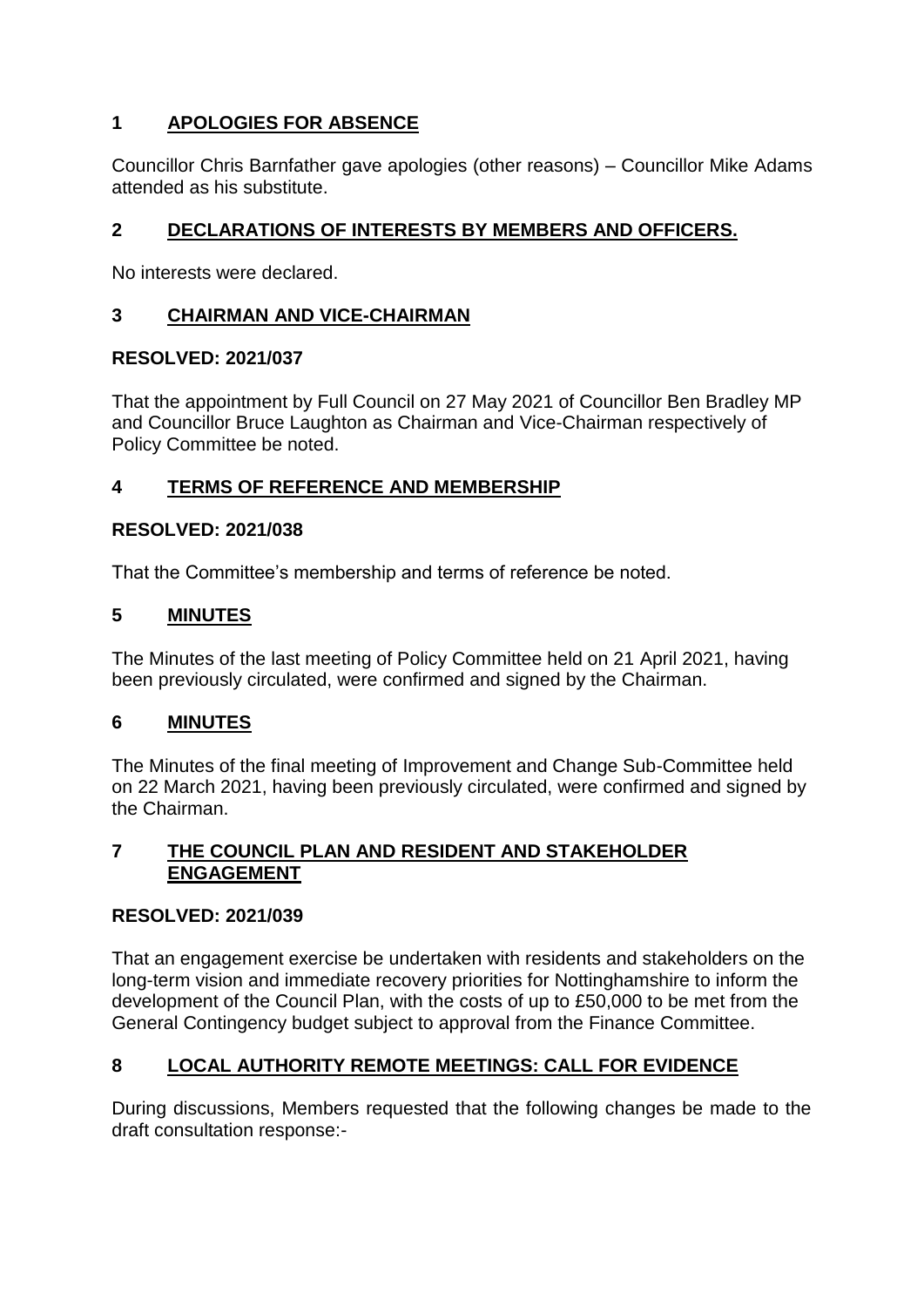- Question 5 that the following options be selected as further applicable disadvantages of remote meeting arrangements:
	- $\circ$  'It is more difficult to provide effective opposition or scrutiny in a remote format';
	- $\circ$  'Some find it more difficult to read documents online than in a physical format';
	- o 'It might enable democratically elected members to live and perform heir duties outside their local area on a permanent basis, therefore detaching them from the communities they serve'.
- Question 5 Other that the response in this category should specify
	- o informal discussions with the public, Council officers and other Councillors are less enabled through remote working;
	- o the need for attendees to be sat in appropriate private areas in order to maintain confidentiality during exempt agenda items;
	- o the potential for lobbyists and protestors to gather outside of Councillors' homes if it is known that they are attending live broadcast meetings from their own address.

# **RESOLVED: 2021/040**

That the Council's response to the Government's call for evidence on remote meetings, as detailed in appendix A to the committee report, be agreed subject to the changes requested by Members at the meeting.

## **9 LEVELLING UP FUND PROPOSALS**

In response to a request from Members that a list of the various funding posts currently available and the bids made by the County Council and District and Borough Councils, officers agreed to share relevant information currently known. It was underlined that this list may not be definitive, in terms of partners' bids, but that the Economic Prosperity Committee, which would be Chaired by the County Council from September 2021 onwards, would be an appropriate vehicle for co-ordinating such bids.

## **RESOLVED: 2021/041**

- 1) That the £27,000 bid development contribution be approved.
- 2) That the County Council, as the relevant Highway Authority, confirms its formal support for the Newark and Sherwood District Council Southern Link Road LUF Bid.

## **10 THE UK COMMUNITY RENEWAL FUND (UKCRF)**

### **RESOLVED: 2021/042**

1) That a bid be submitted to Central Government for UKCRF support for Nottinghamshire, comprising the nine projects as referenced in the exempt appendix to the committee report.